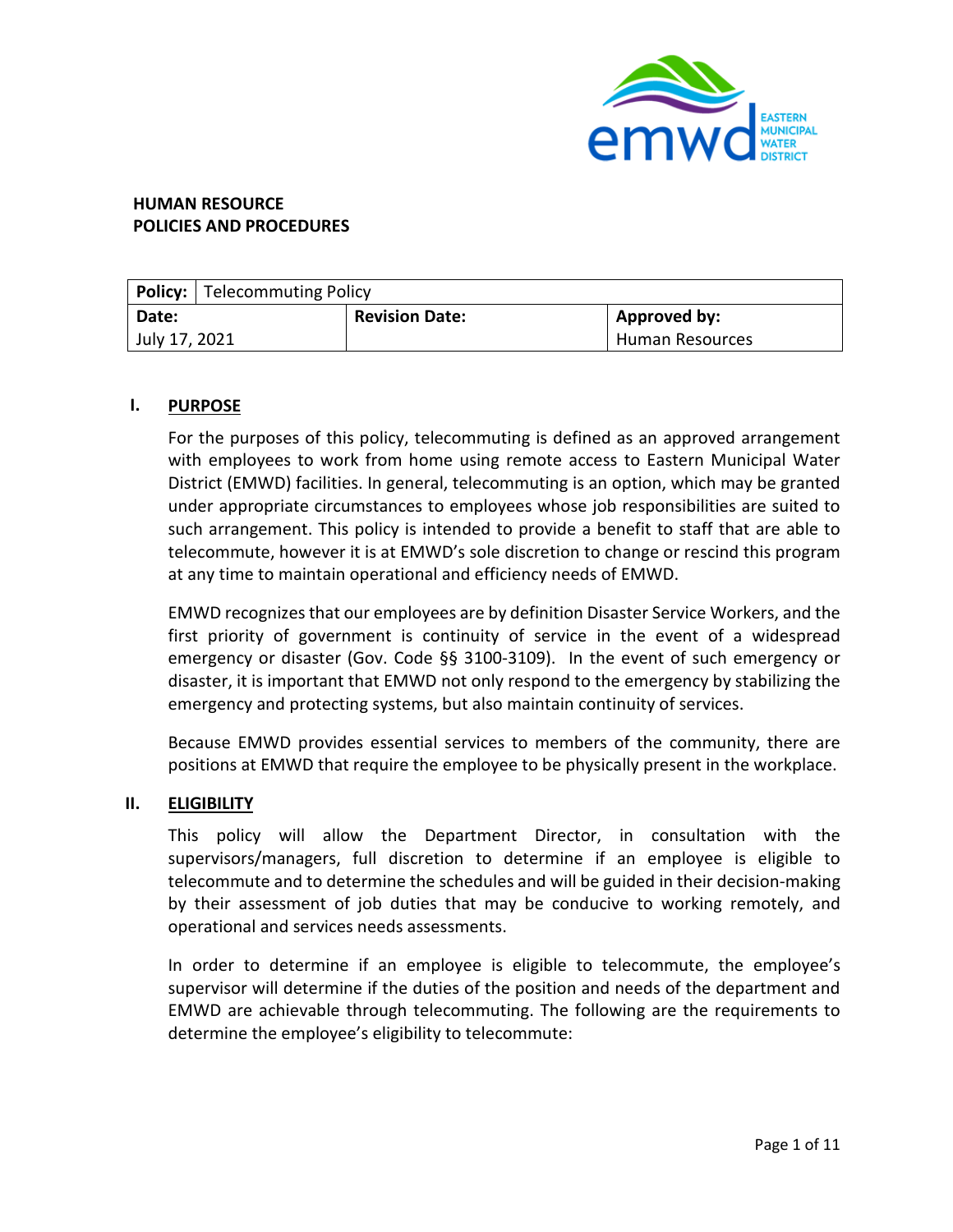- 1. Newly hired and current full time EMWD employees who have been in their positions for at least six months, including probationary periods due to change in classification within EMWD, unless negotiated as part of the hiring process.
- 2. Employees must have last received and maintain a minimum performance rating of "Meets Expectations."
- 3. Employees on a Work Improvement Plan and/or in progressive discipline are not eligible.
- 4. Employees should have a demonstrated ability to work well with minimal supervision, have a thorough knowledge and understanding of their job tasks and operations, and have demonstrated an ability to establish priorities and manage their time.
- 5. Telecommuting is not available for long-distance work and employees should be able to report to the office as needed and arrive within the normal safe response time from the employee's location, but no more than 60 minutes. Exceptions will be reviewed on a case-by-case basis for reasonableness, taking into account road or traffic conditions or employee's normal commute time from primary residence. Employees are expected to be able to report to the office as necessary within a reasonable time based on normal expected travel back and forth daily to work from the employee's primary residence. Telecommuting is not permitted out of the normal reporting distance.
- 6. Employees must review and agree to adhere to this policy. A signed Telecommute Agreement (Attachment A) must be on file with Human Resources Department.
- 7. Employees must have an established work environment, space, hardware, technology, and internet capability and capacity within their home to perform their job duties safely and efficiently through the completion of a self-assessment (Attachment B).
- 8. Employees having connectivity issues shall inform their immediate supervisor to make the appropriate determination for continuing to telecommute or returning to the office to perform their duties.

# **III. POLICY GUIDELINES**

The Policy includes employees working on site at EMWD facilities no less than three days a week as scheduled. Days approved to telecommute will be based on an approved schedule as outlined in the Telecommuting Agreement. Personal leave time needed during normal scheduled work hours on days telecommuting must be arranged and approved. Telecommute days shall not be days that the employee is scheduled to work on their flex day, for those that have flex schedules (i.e. 9/80 schedules). Department Directors, in consultation with their immediate supervisors, may approve occasional exceptions for unforeseen situations, however, it should not be a pattern.

Employees who wish to telecommute are required to request approval from their supervisors and meet the eligibility criteria provided in this Policy. Supervisors, in consultation with their department Director and Human Resources, will determine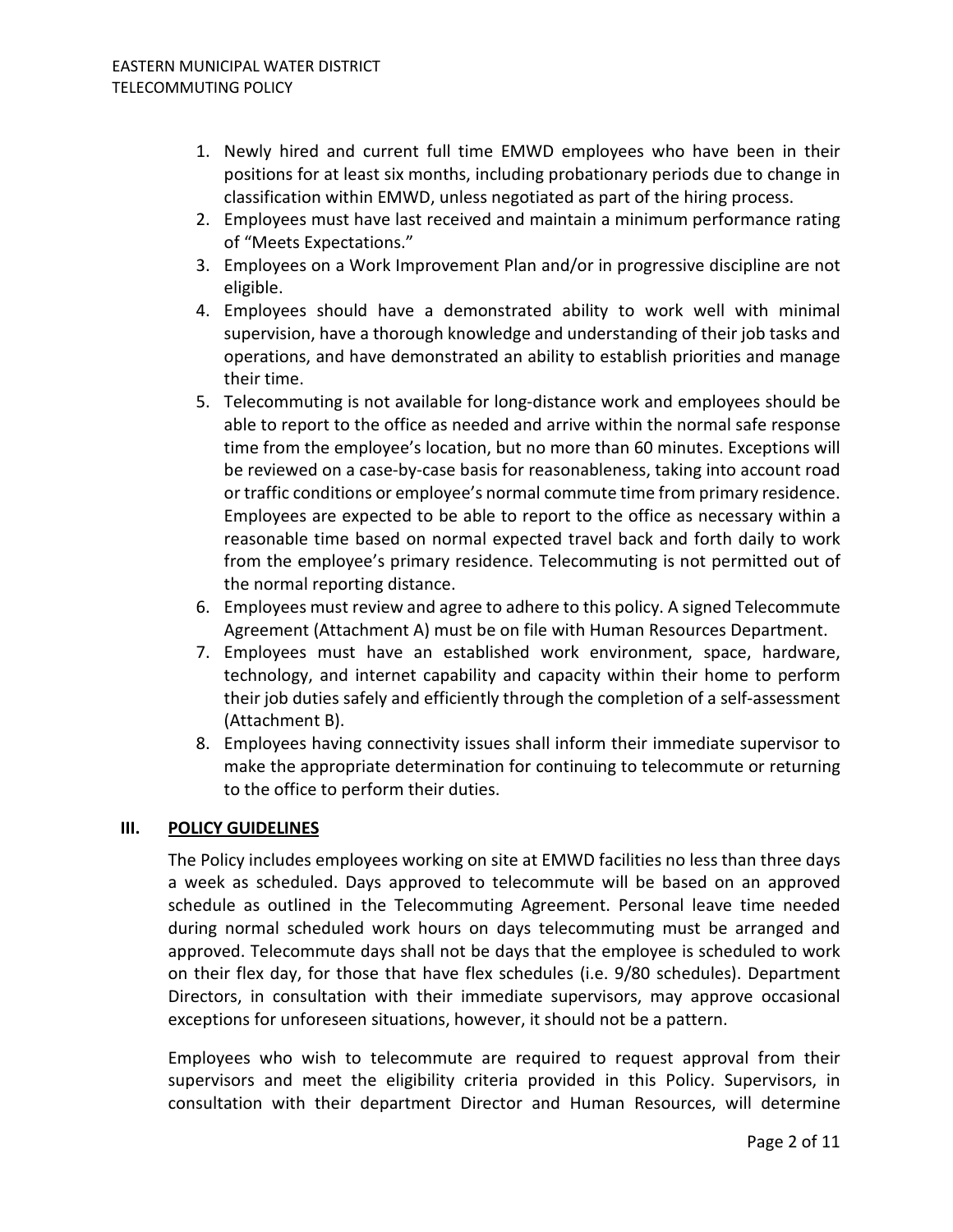eligibility for review and approval by their department Director. Employees will be notified as soon as practicable after the request. Upon approval, the Telecommuting Agreement (Attachment A) will be completed and signed by both the Employee and Supervisor. A copy of the agreement should be provided to the Human Resources Department.

Employees needing to use Paid Time Off for illness or unexpected personal needs should use their available accruals; telecommuting is not intended to be used unplanned as this may result in unexpected loss of coverage within the department.

**Compensation:** Telecommuting does not change the employee's classification or requirements of the job, nor does it change their compensation.

**Dependent Care:** Telecommuting is not a substitute or replacement for dependent care. Telecommuting is also not intended to be used in place of Paid Time Off.

**EMWD Policies and Employee Conduct:** Telecommuting inherently changes the workplace dynamic for employees. Employees are expected to continue to adhere to all EMWD Personnel Rules and Regulations, department policies, and relevant Memorandum of Understanding. Employees with questions about the application of a policy or procedure should contact their supervisor for additional information.

**Home Worksite:** Telecommuting employees will establish an appropriate work environment within their home for work purposes and provide the necessary workspace, such as desk, tabletop, or other location that provides optimal work productivity. Employees are not expected to purchase furniture or equipment to arrange a home workspace. Employees should seek advice from a tax advisor if they have questions concerning the tax implications of working from home. EMWD is not responsible for substantiating any employee's claim of tax deductions for operation of a home office used to perform work.

EMWD will provide employees with appropriate office supplies (pens, paper, etc.) as deemed necessary and may reimburse the employee for pre-approved business-related expenses that are necessary and reasonably incurred to carry out the employee's job. Necessary expenses must be pre-approved by management.

Employees must submit the completed self-assessment checklist (Attachment B) with the Telecommute Agreement (Attachment A), confirming the availability of a proper telecommuting environment. If there are any changes to the information provided in the attachments, it is the employees responsibility to update, sign, and resubmit to their supervisor for signature with a revised / updated copy of Attachment A provided to the Human Resources Department.

**Job Responsibilities and Regular Communication:** While telecommuting, to the greatest extent possible, employees should be performing the full range of their normal job duties.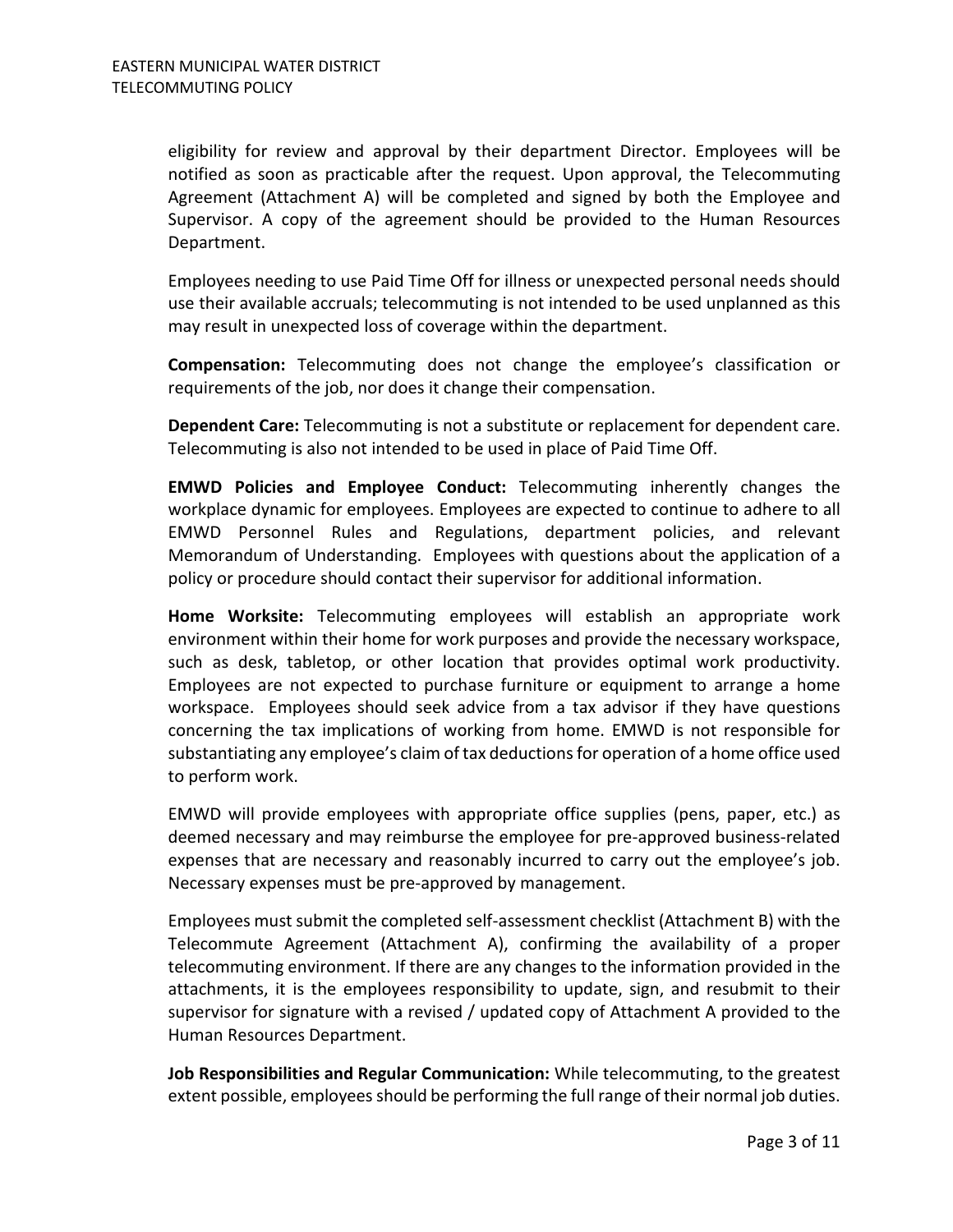Employees and their supervisor should maintain communication throughout the workday, through email, by phone, video chat, or other means. Managers and supervisors will be expected to establish and communicate work expectations of employees working remotely, including setting work priorities, deadlines, reviewing work assignments, and monitoring work performance and efficiency. Employees are expected to respond to calls, emails, or video conferencing in a timely manner.

**Revocation of Telecommuting:** The department may determine that telecommuting work is no longer appropriate for the position or that the employee is no longer meeting the eligibility requirements for telecommuting. This can be due to changes affecting or altering the employee's telecommute work site, employee performance issues, department services and operations, job classification or position responsibilities / expectations, or other concerns. Employees may similarly revoke their choice to telecommute and return to the office and/or work site(s) at their discretion upon notification to their supervisor / manager and/or department Director. Any subsequent requests by the employee to reinstate telecommuting shall be considered through the approval process.

**Safety:** Employees are expected to maintain their home workspace in a safe manner, free from safety hazards. Injuries sustained by the employee in a home office location and in conjunction with their regular work duties may be covered by Workers' Compensation. Telecommuting employees are responsible for notifying their supervisor of such injuries as soon as practicable. EMWD assumes no liability for injuries that occur outside the performance of the employee's duties and/or outside the employee's scheduled telecommuting hours.

Employees are prohibited from having face-to-face meetings regarding EMWD business in their homes. Rather, employees shall opt to use video or phone conferencing. EMWD will not be liable for any injuries sustained by visitors to an employee's home worksite.

**Security and Confidential Data:** Consistent with EMWD's Computing Policy for employees working at the office, telecommuting employees are expected to ensure the protection of EMWD network security measures, regular password maintenance, and any other measures appropriate for the job and the environment. It is the duty of the employee to safeguard sensitive information while telecommuting. Employees must have a private, safe location to work. All standards for maintaining confidentiality of information must be followed.

**Technology, Hardware, and Tech Support:** Employees who will be telecommuting and accessing EMWD networks, electronic applications, and files will require reliable internet access that will allow them to perform their job duties as required. Employees will need to obtain, maintain, support, and pay for their own internet access.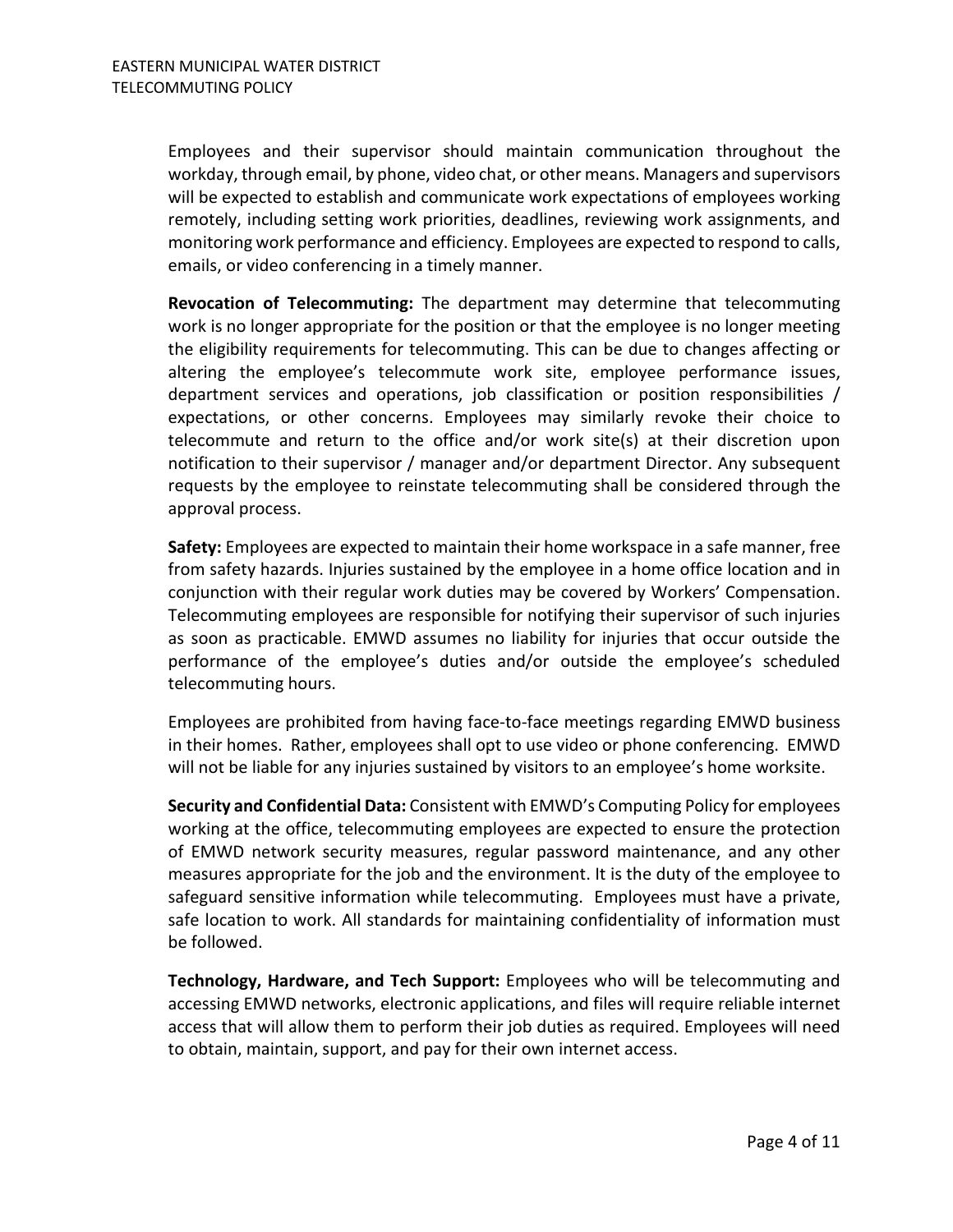For most telecommuting employees, computers, laptops, tablets, and other devices might be required. In addition to adhering to all requirements outlined in EMWD's Computing Policy, operating systems and all  $3<sup>rd</sup>$  party software must be current and updated regularly to access the EMWD network. Installation of logging and productivity monitoring software may be required.

Telecommuting is available to those employees with appropriate hardware, internet capacity, and who have completed the self-assessment (Attachment B) acknowledging proper set up. Equipment supplied by the employee, if deemed appropriate by EMWD, must be maintained by the employee. EMWD accepts no responsibility for damage or repairs to employee-owned equipment and reserves the right to make determinations as to appropriate equipment, subject to change at any time. Equipment supplied by EMWD is to be used for business purposes only. The employee must sign the Telecommuting Agreement (Attachment A) with an inventory of EMWD property authorized for telecommuting use and thereby agree to take appropriate action to protect the items from damage or theft. In some instances, EMWD may have hardware available for temporary needs, but this should not be expected. All EMWD owned equipment issued to an employee must be returned in good working condition immediately upon conclusion of the telecommuting agreement.

**Worker's Compensation:** During work hours and while performing work functions in the designated work area of the home, telecommuters are covered by worker's compensation. Any injuries shall be reported immediately to the employee's respective management.

**Work Schedules and Time Worked:** Start and end times for telecommuting employees should be communicated in advance and should be consistent from day-to-day, as much as possible, and are expected to be core business hours of EMWD to maintain operational needs and efficiency. When approved by the employee's supervisor, an employee's start time and end time may be permitted to be different from the employee's normal hours when working on-site and should be documented (e.g. email). Employees should not expect telecommute days to be permanent and may change based on the operational needs of EMWD, changes to be approved by the department Director.

Employees who are not exempt from overtime requirements under the Fair Labor Standards Act (FLSA) will be required to accurately record all hours worked. Any overtime must be authorized in advance by the employee's supervisor; employees will follow EMWD's Overtime Policy which can be accessed at any time on EMWD's Intranet page.

Employees should record any absences with leave on the bi-weekly timecard in accordance with normal protocols.

#### **AUTHORIZED SIGNATURE ON FILE**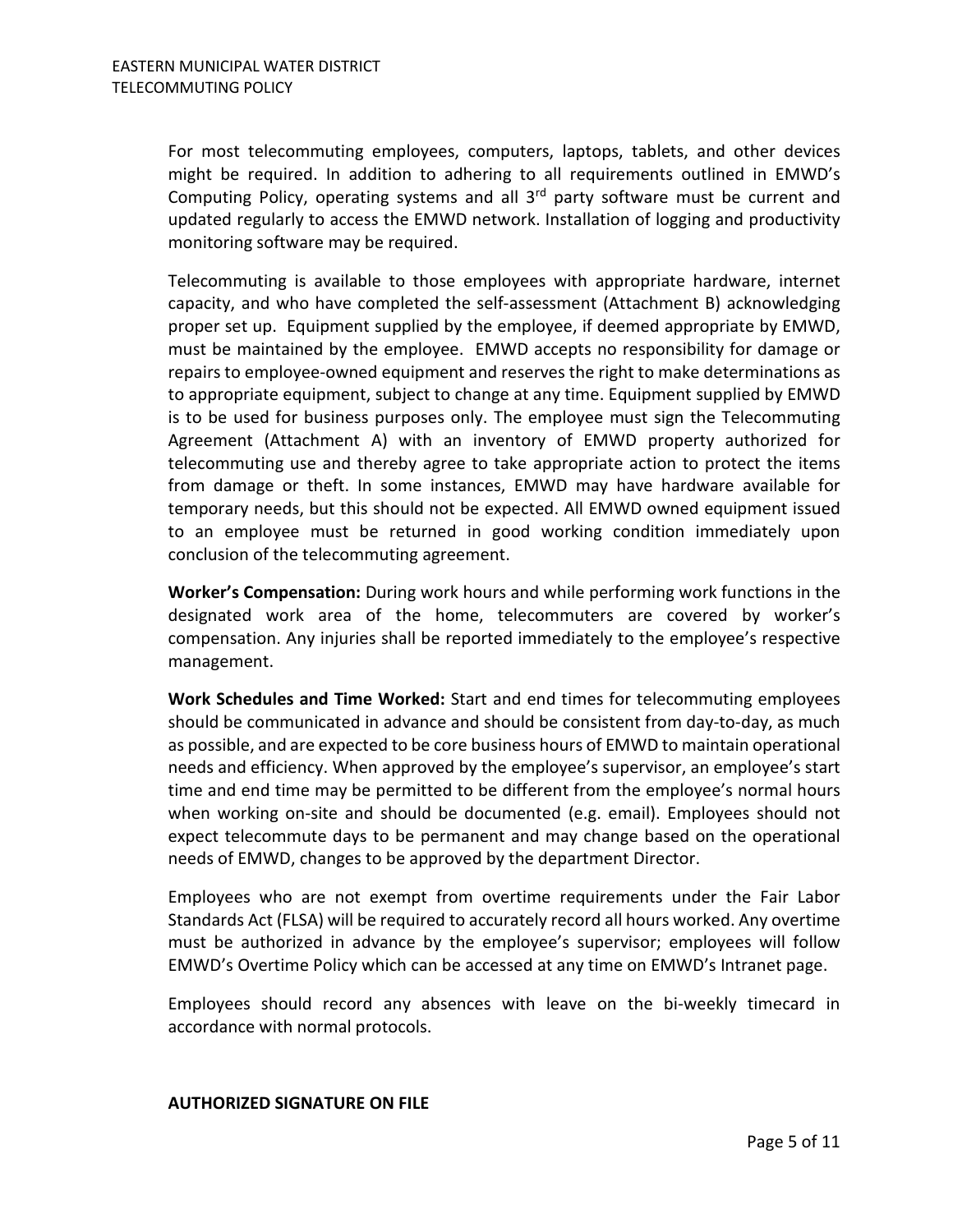# **ATTACHMENT "A"**

# **TELECOMMUTING AGREEMENT**

|                             | <b>Employee Name:</b>             |       |                                                                                           |
|-----------------------------|-----------------------------------|-------|-------------------------------------------------------------------------------------------|
| <b>Department/Division:</b> |                                   |       | Supervisor:                                                                               |
| <b>Job Title/Position:</b>  |                                   |       |                                                                                           |
|                             | <b>Telecommute Start Date:</b>    |       | the control of the control of the control of the control of the control of the control of |
|                             | <b>Remote Work Location</b>       |       |                                                                                           |
| <b>Address:</b>             |                                   |       |                                                                                           |
|                             | <b>Personal Contract Phone #:</b> |       |                                                                                           |
|                             | Alternate #:                      |       |                                                                                           |
|                             | <b>Personal Email Address:</b>    |       |                                                                                           |
|                             | <b>Regular Work Schedule</b>      |       |                                                                                           |
|                             | <b>Hours Per Week:</b>            |       | Schedule Type (5/40, 9/80, 4/10):                                                         |
| $\Box$                      | Monday                            |       | To: $\overline{\phantom{a}}$                                                              |
| $\Box$                      | Tuesday                           |       |                                                                                           |
| $\Box$                      | Wednesday                         |       | To: $\overline{\phantom{a}}$                                                              |
| П                           | Thursday                          |       | To: $\qquad \qquad$                                                                       |
| П                           | Friday                            |       |                                                                                           |
| $\Box$                      | Saturday                          |       | From: <u>_______________</u><br>To: $\qquad \qquad \qquad$                                |
| П                           | Sunday                            | From: | To:                                                                                       |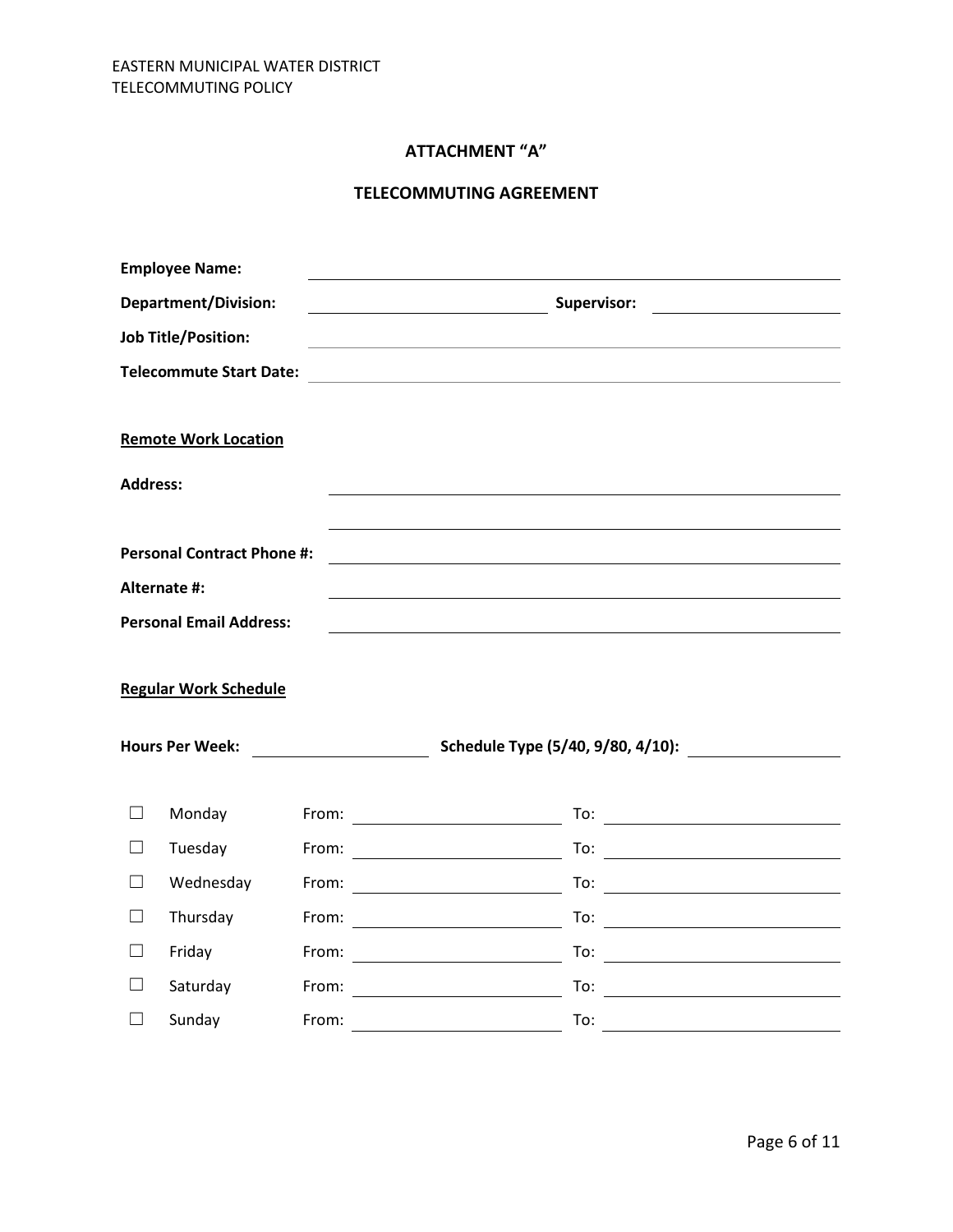#### **Computer Workstation Ergonomics: Self-Assessment Checklist**

I have reviewed, completed, and submitted my self-completed Self-Assessment Checklist (Attachment B).

## **Employee & Supervisory Responsibilities**

Employees and their supervisor agree to maintain regular communication through email, by phone, video chat, or other means on an agreed schedule and as needed basis. Employees should be able to report to the office as needed and arrive within the normal safe response time from the employee's location, but no more than 60 minutes. Exceptions will be reviewed on a caseby-case basis for reasonableness, taking into account road or traffic conditions or employee's normal commute time from primary residence. Telecommuting is not permitted out of the normal reporting distance, from the employee's primary residence Managers/supervisors shall communicate work expectations for telecommuting employees and ensure appropriate compliance with expectations.

#### **Equipment/Supplies Inventory**

| <b>Equipment/Supply</b> | <b>Supplied by Agency</b> | <b>Supplied by Employee</b> |  |
|-------------------------|---------------------------|-----------------------------|--|
| Computer:               |                           |                             |  |
| Cell Phone:             |                           |                             |  |
| Printer:                |                           |                             |  |
| Other Equipment:        |                           |                             |  |

# **Employee Verification**

I have reviewed and agree to the provisions in this Telecommuting Agreement and also verify that I have also read and understand the Eastern Municipal Water District Telecommuting Policy, (attached hereto for reference) and agree to all of its terms. I further understand that the arrangement to telecommute may be rescinded, without notice at any time, without cause, and without right to appeal or file a grievance, based on needs of EMWD. I am expected to follow EMWD policies and Memorandum of Understanding while telecommuting and understand that failure to do so may lead to disciplinary action up to and including termination

| <b>Employee Signature</b>          | Date |
|------------------------------------|------|
| Supervisor/Manager (If applicable) | Date |
|                                    |      |
|                                    |      |
| <b>Department Director</b>         | Date |
|                                    |      |

Page 7 of 11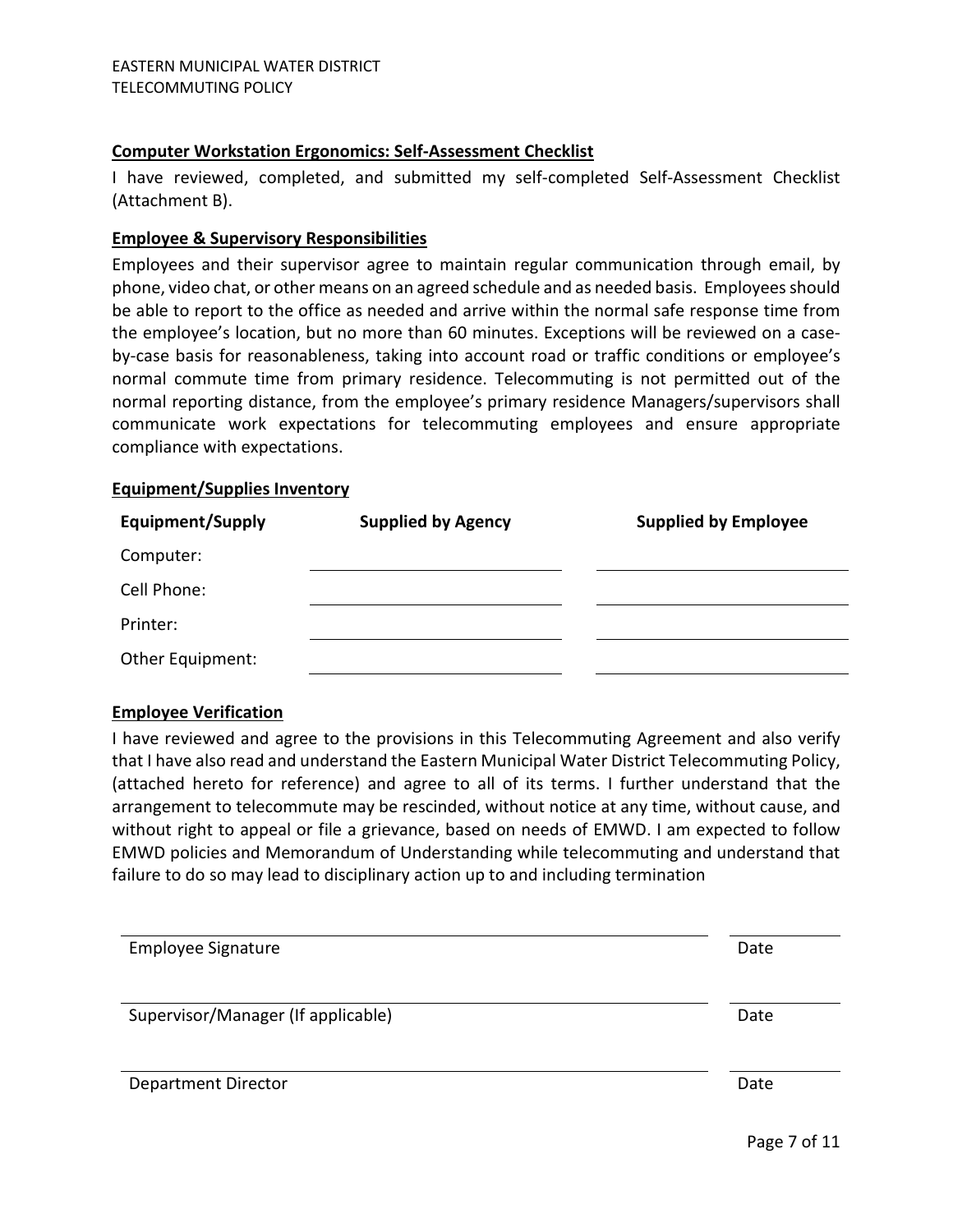# **ATTACHMENT "B"**

#### **TELECOMMUTING SELF-ASSESSMENT CHECKLIST**

Computer Workstation Ergonomics: The goal of this self-assessment is to help you set up your workstation for optimal comfort and performance. For more information, refer to the [National](https://www.ors.od.nih.gov/sr/dohs/Pages/default.aspx)  [Institutes of Health, Office of Research Services, Division of Occupational Health and Safety](https://www.ors.od.nih.gov/sr/dohs/Pages/default.aspx)  [website.](https://www.ors.od.nih.gov/sr/dohs/Pages/default.aspx)

| <b>Item</b> | <b>The Office Chair</b>                        | <b>Yes</b> | <b>No</b> | N/A | <b>Suggested Actions</b> |
|-------------|------------------------------------------------|------------|-----------|-----|--------------------------|
| 1.          | Can the height, seat and back of the chair be  |            |           |     | Obtain a fully           |
|             | adjusted to achieve the posture outlined       |            |           |     | adjustable chair         |
|             | below?                                         |            |           |     |                          |
| 2.          | Are your feet fully supported by the floor     |            |           |     | Lower the chair          |
|             | when you are seated?                           |            |           |     | Use a footrest           |
| 3.          | Does your chair provide support for your       |            |           |     | Adjust chair back        |
|             | lower back?                                    |            |           |     | Obtain proper chair      |
|             |                                                |            |           |     | Obtain lumbar roll       |
| 4.          | When your back is supported, are you able      |            |           |     | Adjust seat pan          |
|             | to sit without feeling pressure from the chair |            |           |     | Add a back support       |
|             | seat on the back of your knees?                |            |           |     |                          |
| 5.          | Do your armrests allow you to get close to     |            |           |     | Adjust armrests          |
|             | your workstation?                              |            |           |     | Remove armrests          |



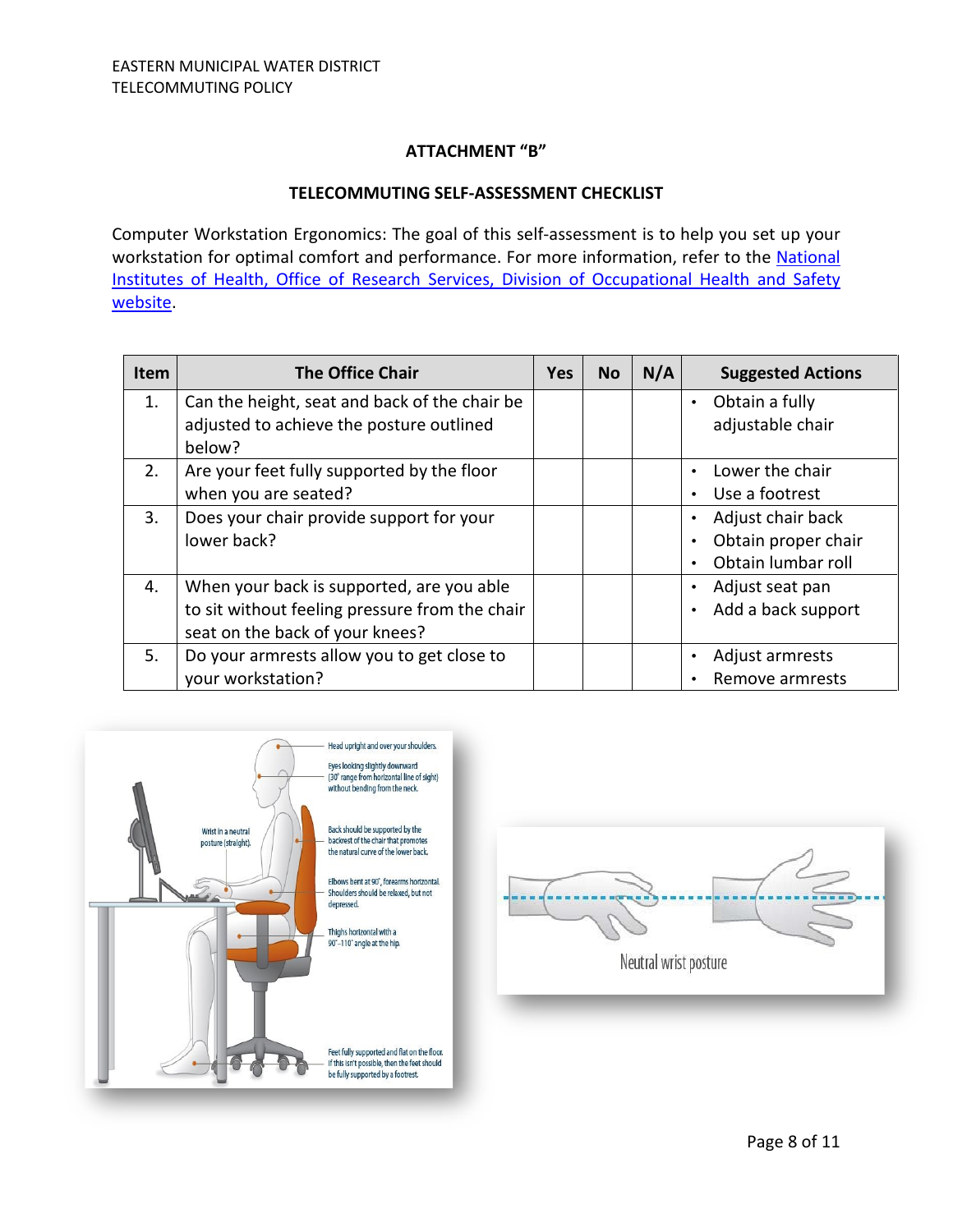| Item | <b>Keyboard and Mouse</b>                                                                                                                                                                                                                             | <b>Yes</b> | <b>No</b> | N/A | <b>Suggested Actions</b>                                                                                                                                                                                                                   |
|------|-------------------------------------------------------------------------------------------------------------------------------------------------------------------------------------------------------------------------------------------------------|------------|-----------|-----|--------------------------------------------------------------------------------------------------------------------------------------------------------------------------------------------------------------------------------------------|
| 6.   | Are your keyboard, mouse and work surface<br>at your elbow height?                                                                                                                                                                                    |            |           |     | Raise / lower<br>$\bullet$<br>workstation<br>Raise or lower<br>keyboard<br>Raise or lower chair<br>$\bullet$                                                                                                                               |
| 7.   | Are frequently used items within easy reach?                                                                                                                                                                                                          |            |           |     | Rearrange workstation<br>$\bullet$                                                                                                                                                                                                         |
| 8.   | Is the keyboard close to the front edge of the<br>desk allowing space for the wrist to rest on<br>the desk surface?                                                                                                                                   |            |           |     | Move keyboard to<br>$\bullet$<br>correct position                                                                                                                                                                                          |
| 9.   | When using your keyboard and mouse, are<br>your wrists straight and your upper arms<br>relaxed? The keyboard should be flat and not<br>propped up on keyboard legs as an angled<br>keyboard may place the wrist in an awkward<br>posture when keying. |            |           |     | Re-check chair, raise or<br>$\bullet$<br>lower as needed<br>Check posture<br>$\bullet$<br>Check keyboard and<br>$\bullet$<br>mouse height                                                                                                  |
| 10.  | Is your mouse at the same level and as close<br>as possible to your keyboard?                                                                                                                                                                         |            |           |     | Move mouse closer to<br>keyboard<br>Obtain larger keyboard<br>tray if necessary                                                                                                                                                            |
| 11.  | Is the mouse comfortable to use?                                                                                                                                                                                                                      |            |           |     | Rest your dominant<br>$\bullet$<br>hand by using the<br>mouse with your non-<br>dominant hand for<br>brief periods (mouse<br>buttons can be<br>changed within the<br>computer control<br>panel)<br>Investigate alternate<br>mouse options. |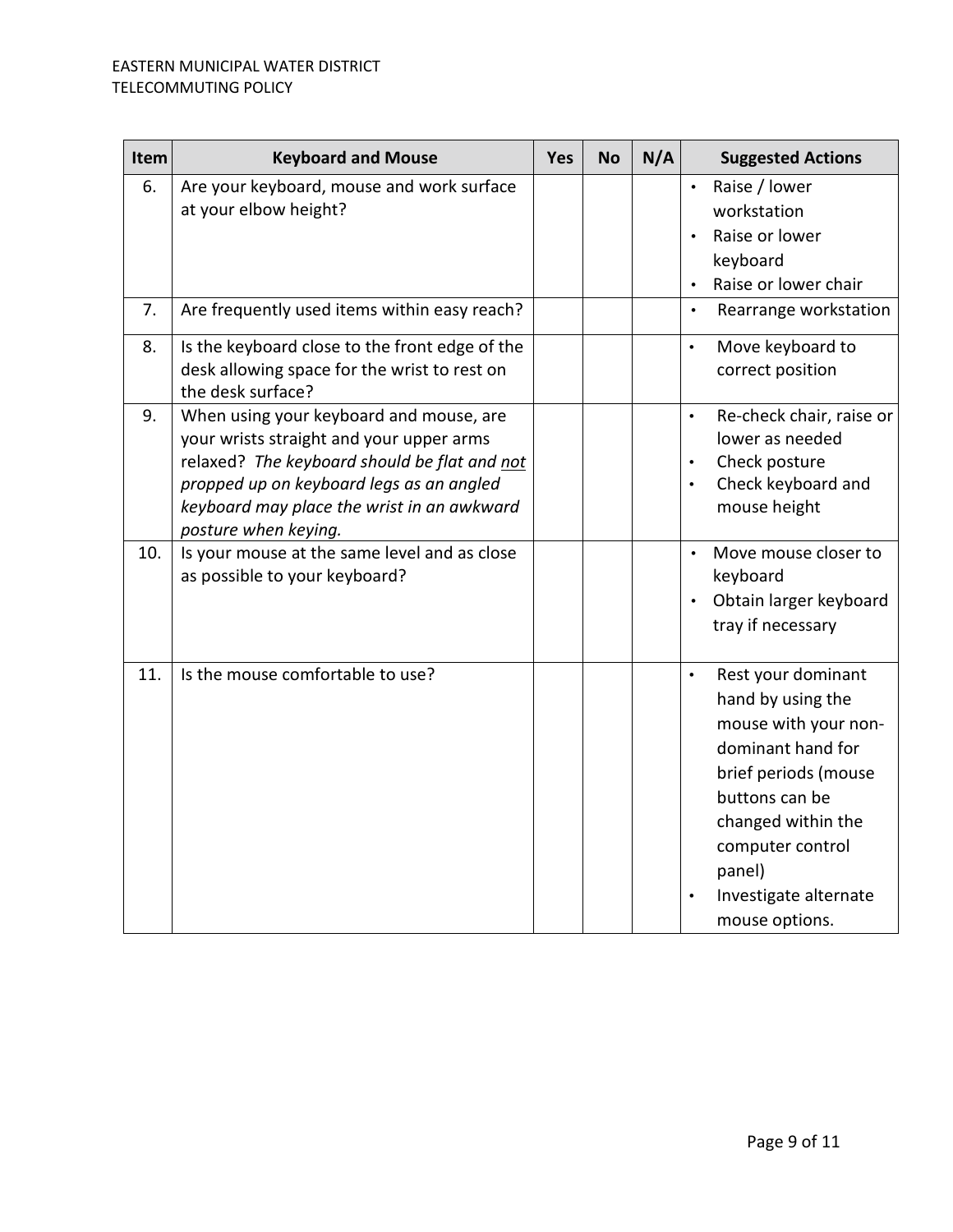# EASTERN MUNICIPAL WATER DISTRICT TELECOMMUTING POLICY

| Item | <b>Work Surface</b>                                                                                                                                                                                                                           | Yes | <b>No</b> | N/A | <b>Suggested Actions</b>                                                                                         |
|------|-----------------------------------------------------------------------------------------------------------------------------------------------------------------------------------------------------------------------------------------------|-----|-----------|-----|------------------------------------------------------------------------------------------------------------------|
| 12.  | Is your monitor positioned directly in front of<br>you?                                                                                                                                                                                       |     |           |     | • Reposition monitor                                                                                             |
| 13.  | Is your monitor positioned at least an arm's<br>length away?<br>Note: the monitor's location is dependent on<br>the size of the monitor, the font, screen<br>resolution and the individual user e.g.<br>vision/use of bifocal spectacles etc. |     |           |     | • Reposition monitor<br>Seek an alternative<br>monitor if necessary,<br>e.g. flat screen that uses<br>less space |
| 14.  | Is your monitor height slightly below eye<br>level?                                                                                                                                                                                           |     |           |     | Add or remove monitor<br>$\bullet$<br>stand<br>Adjust monitor height<br>$\bullet$                                |
| 15.  | Is your monitor and work surface free from<br>glare?                                                                                                                                                                                          |     |           |     | Windows at side of<br>monitor<br>Adjust overhead<br>lighting<br>Cover windows<br>Obtain antiglare screen         |
| 16.  | Do you have appropriate light for reading or<br>writing documents?                                                                                                                                                                            |     |           |     | Obtain desk lamp<br>$\bullet$<br>Place on left if<br>$\bullet$<br>righthanded - place on<br>right if left-handed |
| 17.  | Are frequently used items located within the<br>usual work area and items which are only<br>used occasionally in the occasional work<br>area?                                                                                                 |     |           |     | Rearrange workstation<br>$\bullet$                                                                               |